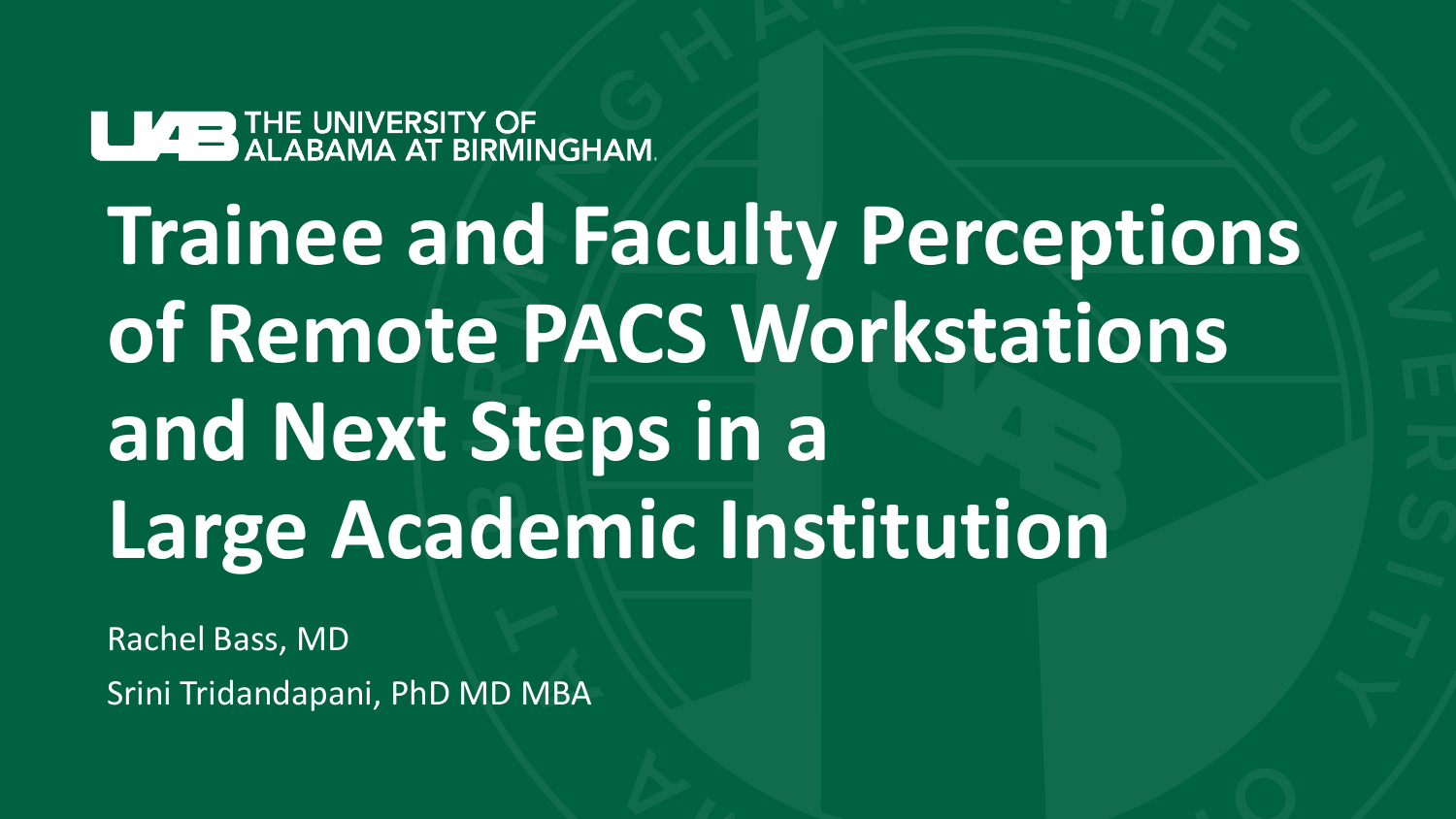

Remote workstations were deployed in our academic radiology practice in late March 2020 to select faculty in response to the COVID-19 pandemic.

Regarding the transition to remote work, we hypothesized:

- Faculty were unaffected
- Residents perceived that their education had suffered
- Residents would want to discontinue remote work in the academic setting following the pandemic

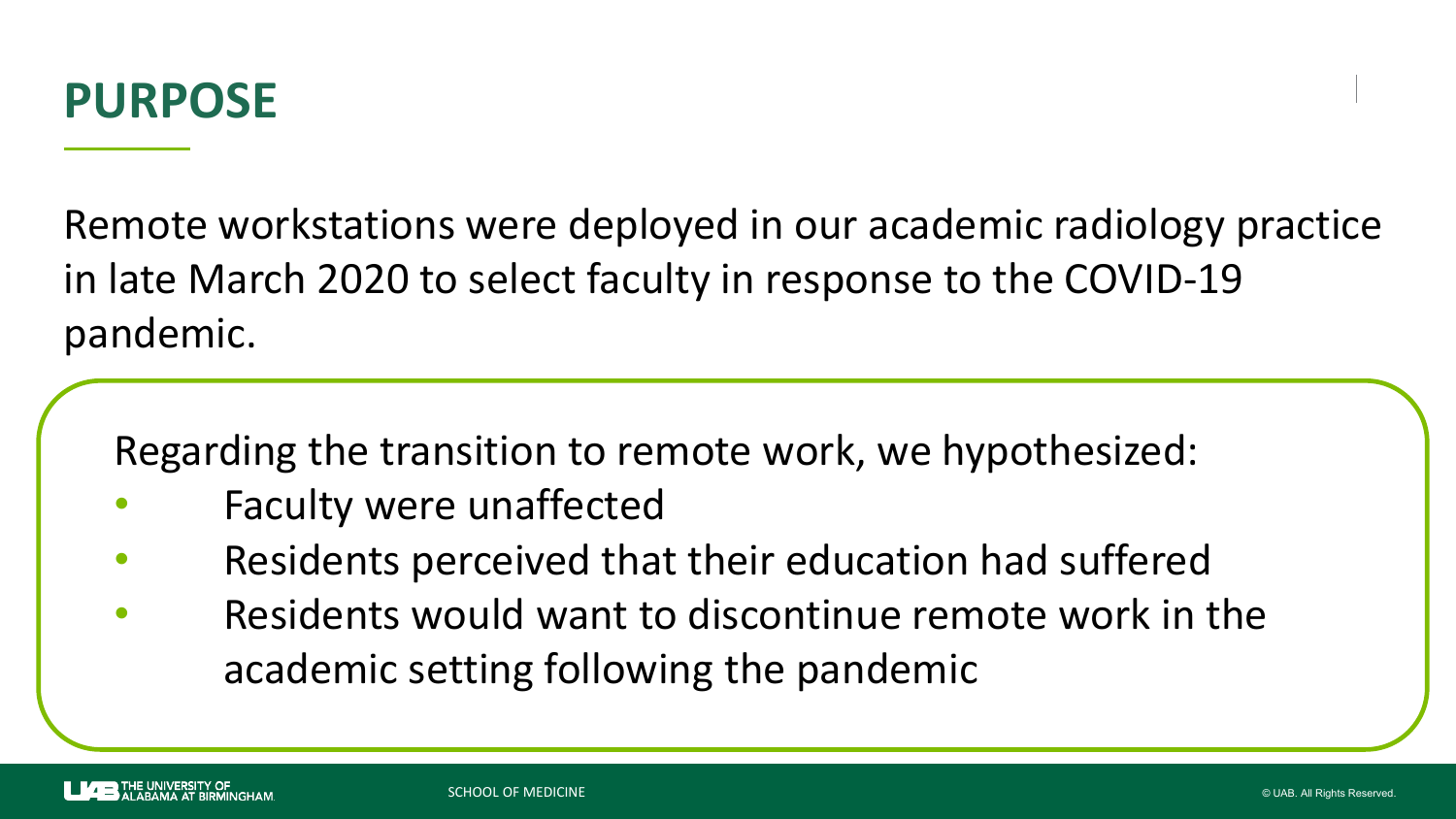

An anonymous survey of trainees, faculty with a remote workstation ("remote"), and faculty without a remote work station ("onsite") was conducted in **October 2020** ("Survey 1").

Questions aimed to assess:

- Impact on education
- Impact on faculty wellness
- Desired trajectory for remote work following the pandemic

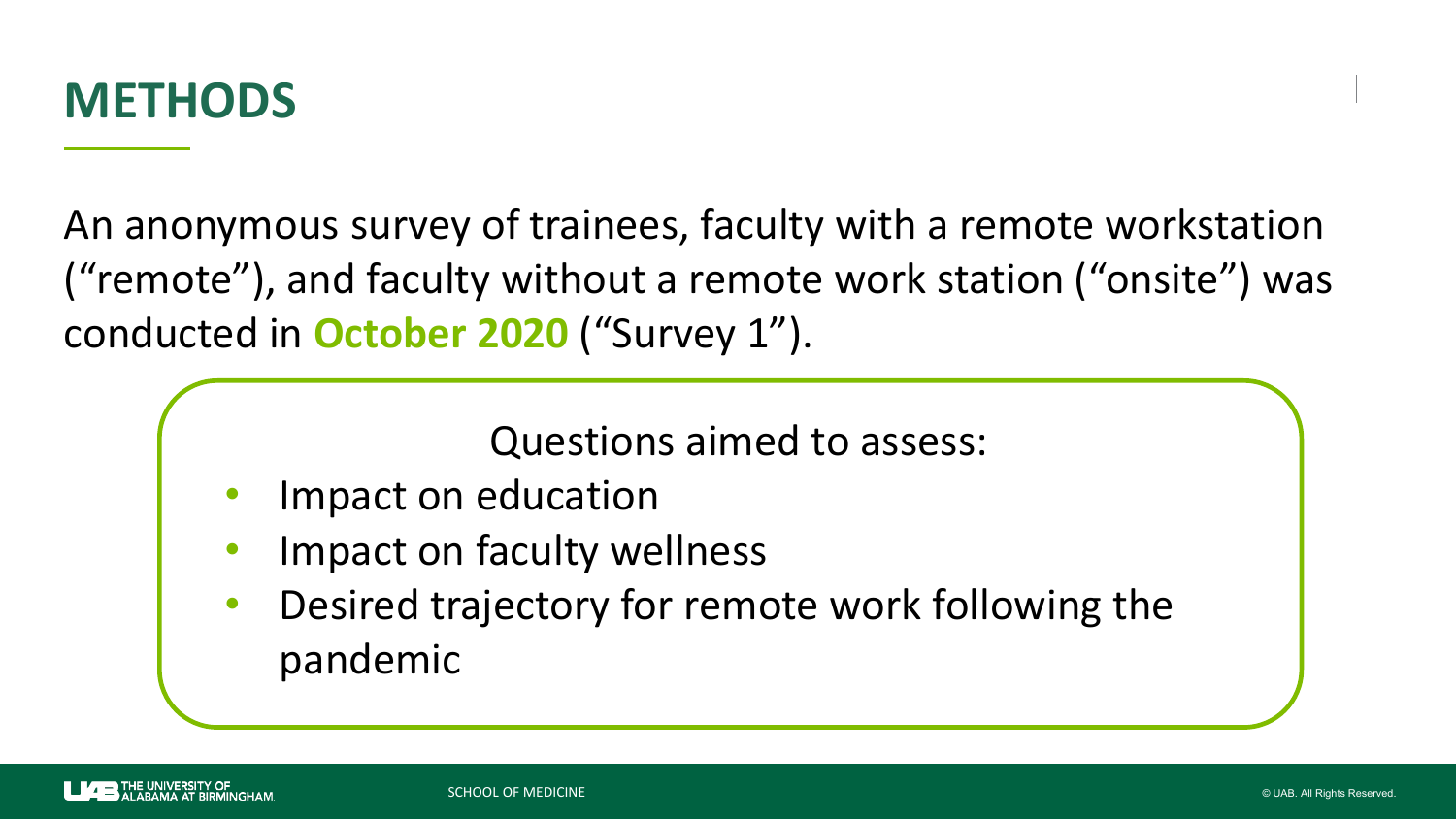

Following Survey 1,

- 1. Educational tools were provided to remote faculty to improve teleconferencing techniques for remote readout. Remote faculty were encouraged to:
	- Screen share
	- Edit report on shared screen
	- Remain in teleconferencing platform throughout the day
- 2. Teleconferencing was made standard for all remote readouts.

The same group of trainees and faculty was re-surveyed with the same questions in **April 2021** ("Survey 2") to assess for improvement.

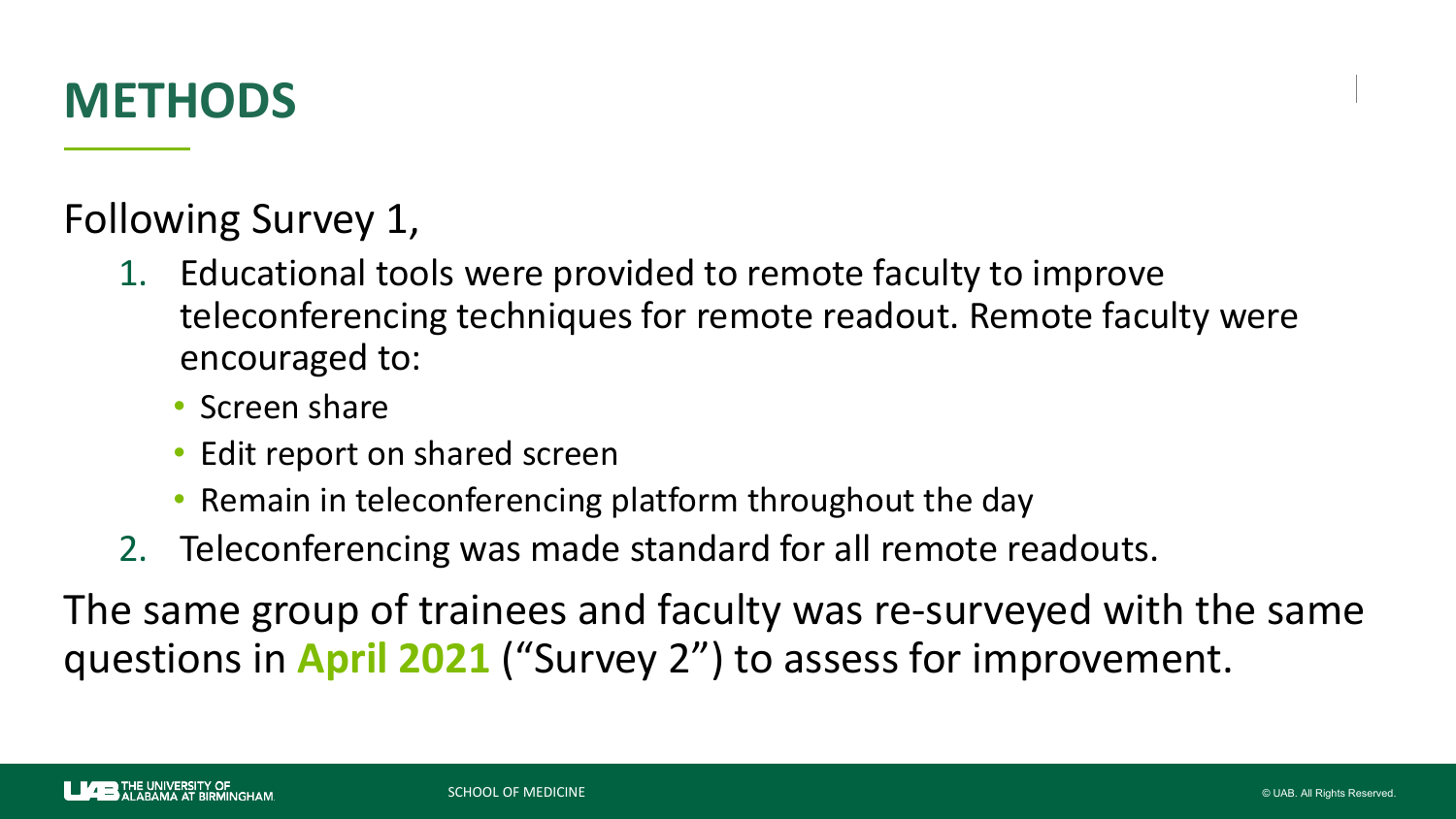## **RESULTS: Educational Impact**

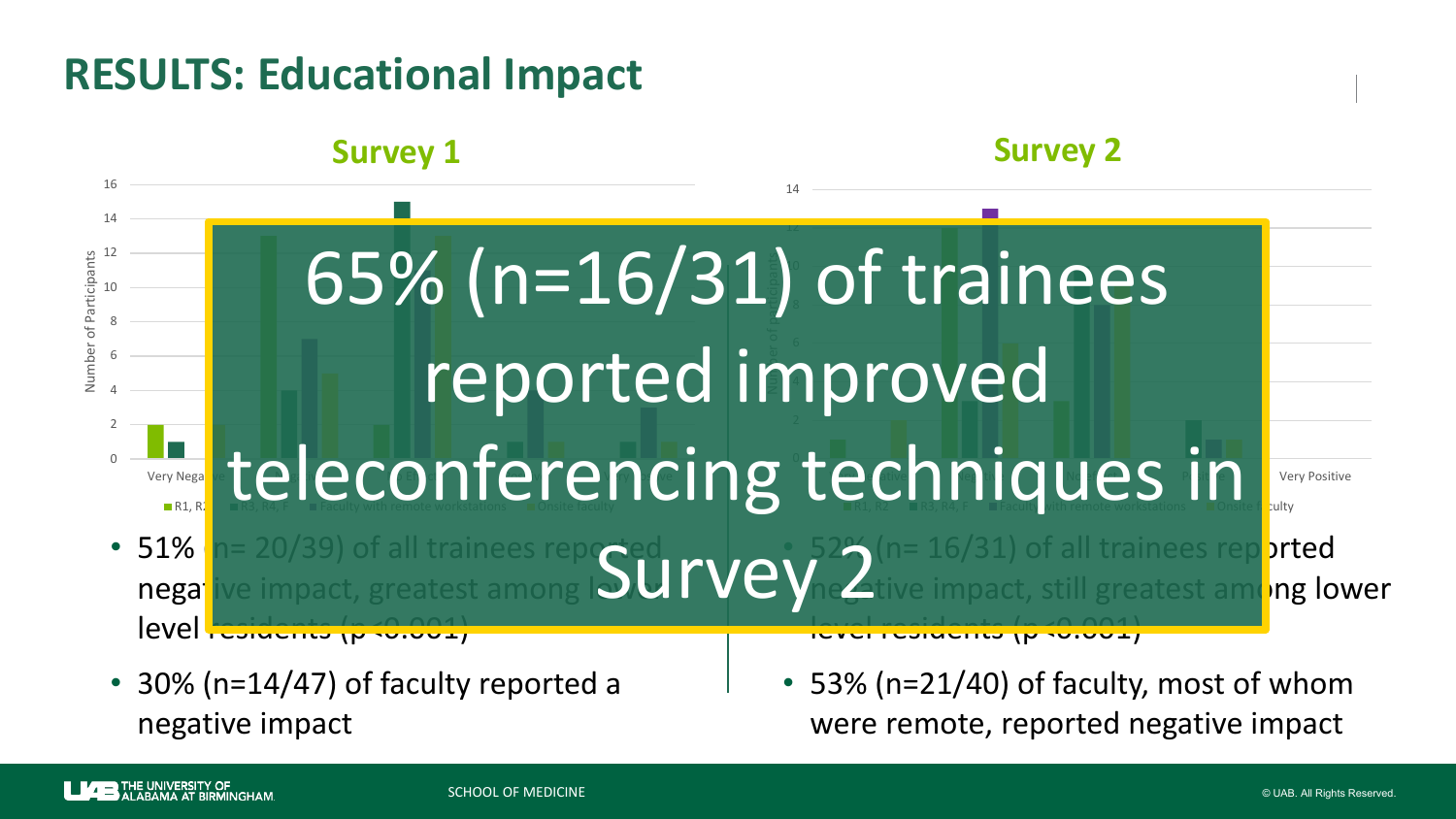## **RESULTS: Faculty Wellness**

### **Survey 1**

### **Survey 2**

2 4 6 8 10 Number of Remote Faculty

12

 $\Omega$ 

#### • 81% (n=17/21) of remote faculty Very 10 and 10 and 10 and 10 and 10 and 10 and 10 and 10 and 10 and 10 and 10 and 10 and 10 and 10 and 10 and 5 Days 10 days 10 days 10 days 10 days 10 days 10 days 10 days 11 days 10 days 10 days 10 days 10 days 10 days 2 3 reported new increased stress 6 7 26% (n=5/19) of onsite faculty 9 Very Negative Negative Negative Negative Negative Very Positive **Amb** r of Remote Faculty 1 day 12 d V V 3 days 1-5 d N levels because of remote work in

10

- $\overline{78\%}$  (n=18/23) of remote faculty reported improved wellness oorted improved wellness Survey 2
- 88% (n=22/25) of remote faculty reported decreased stress levels

Wellness benefits were not significantly affected by how often the workstation was utilized

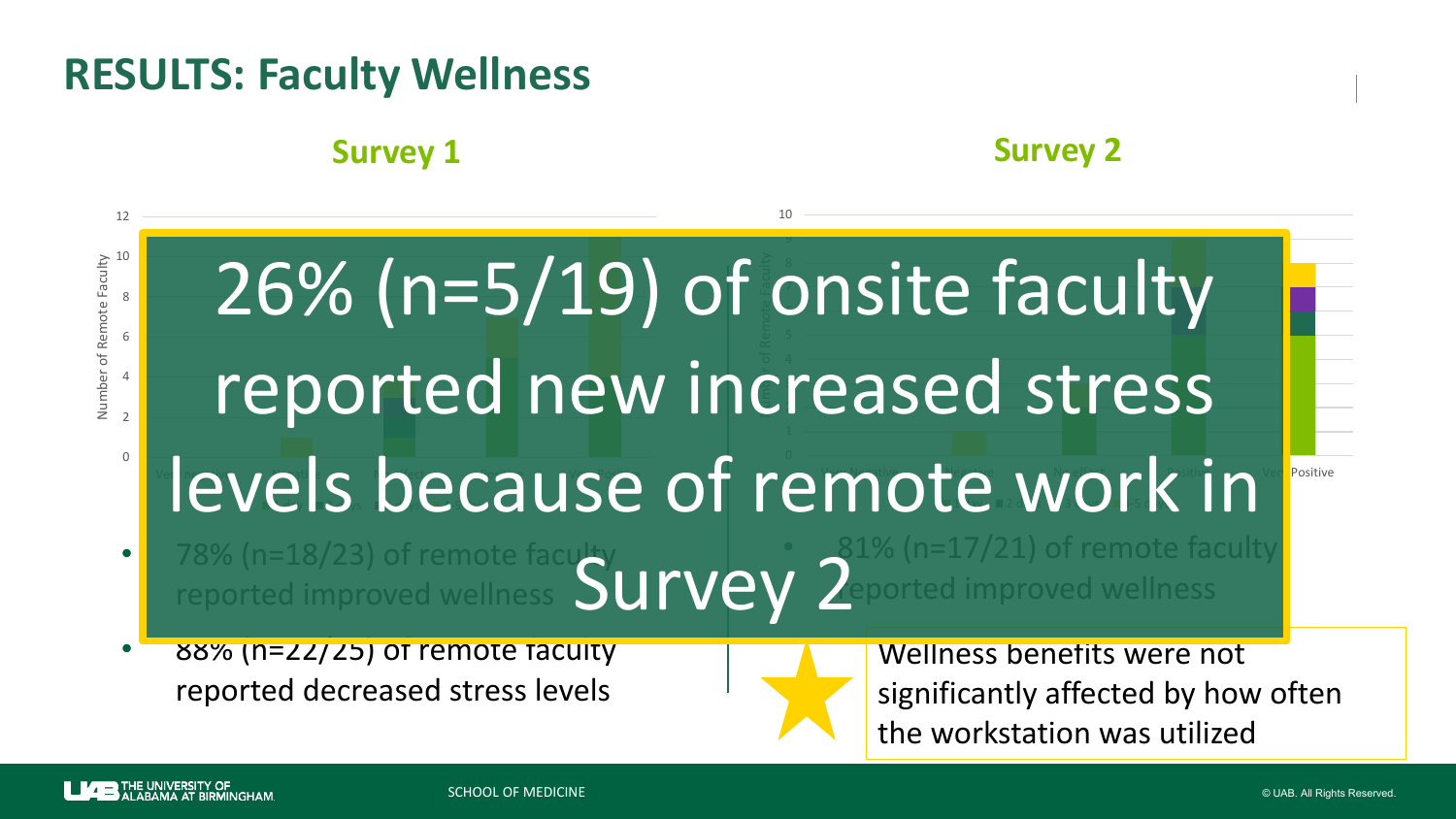### **RESULTS: Future Directions**

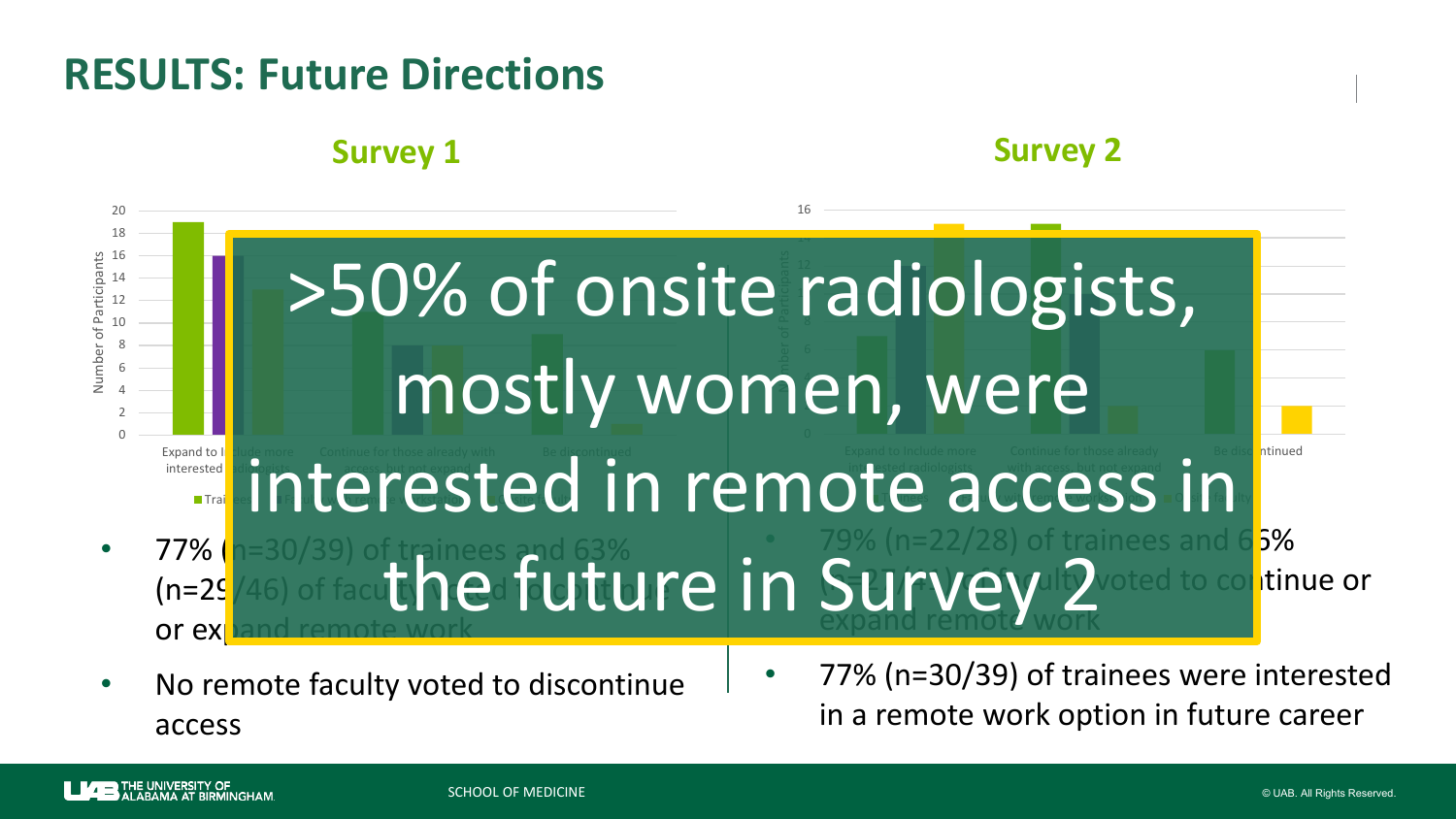# **CONCLUSION**

- 1. Optimized remote readouts with improved teleconferencing techniques **were insufficient** for education of lower level residents. In-person readouts should be prioritized for all residents, with particular emphasis on the R1 and R2 residents.
- 2. There are **wellness benefits** to access to a remote workstation regardless of how often it was used.
- 3. Increased **stress levels among onsite faculty** raised concern, and may be secondary to increased onsite responsibilities for procedures, resident education, telephone consultations, and study protocols.

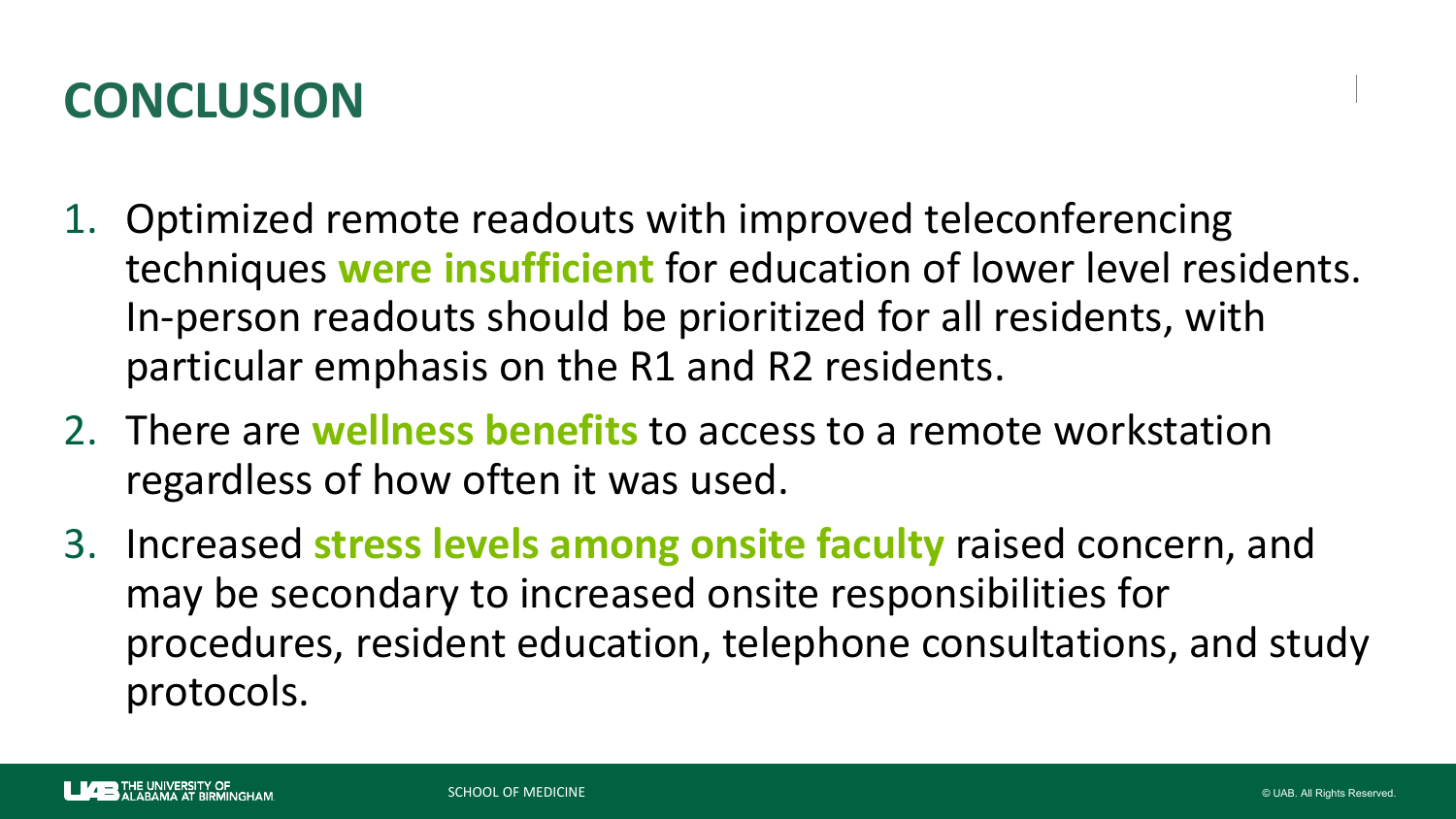# **CONCLUSION**

- 4. Despite aforementioned challenges, the majority in our academic department **voted to continue or expand remote work.**
- 5. A **hybrid model** for remote work should be considered in academic radiology.
	- Offers advantages in flexibility while maintaining fairness among shared in-person responsibilities
- 6. Remote faculty may best be used for:
	- List decompression with rising study volumes
	- Performing readouts for more independent, upper level trainees